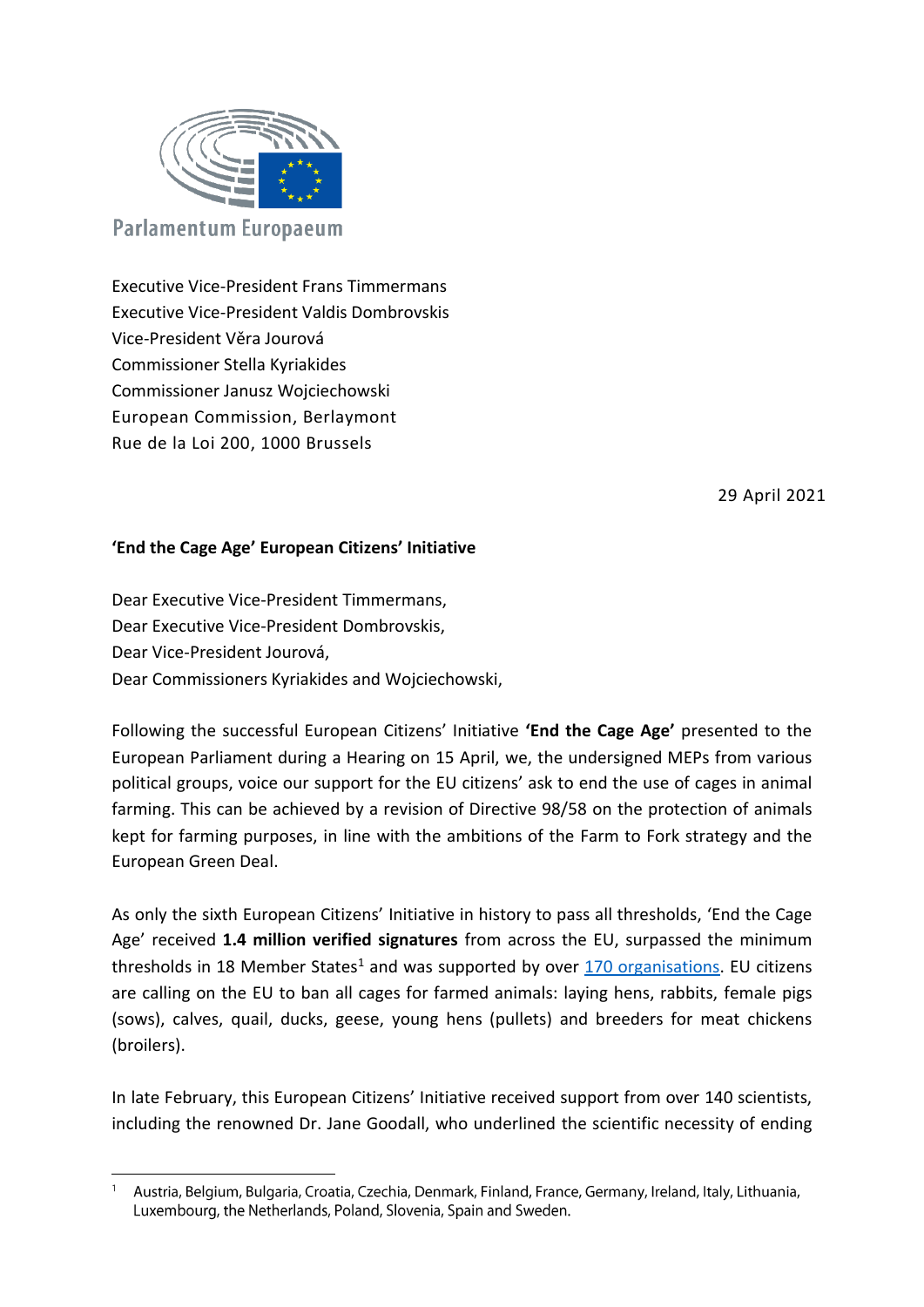the keeping of farmed animals in cages. The scientists highlighted in a [letter](https://www.ciwfdocs.org/docs/~D150497) that every year **over 300 million animals** in the EU spend all, or a significant part, of their lives imprisoned in cages. 'The scientific argument against cages is clear – European farmed animals live miserable lives confined to small spaces. Many are denied important and basic natural behaviours and what makes a life worth living,' the letter states.

Sows kept in stalls or farrowing crates are so restricted they cannot even turn around. Rabbits are sometimes unable to stretch up or out fully and generally do not have enough space to perform a single hop. Quail have insufficient vertical space to perform their natural escape behaviour, so they hit their heads on the roof. Lack of space restricts play in calves which is important for their social and mental development. Even an "enriched" cage for hens provides insufficient vertical space for wing flapping (a highly- motivated comfort behaviour) or perching high.

While the EU as a whole has been slow to take on its leadership role, EU Member States like Austria, Belgium, Czechia, Germany, Luxembourg, Slovakia and Sweden have introduced national legislation that goes beyond the minimum EU standards, phasing out the use of cages for certain farmed animals.

A growing number of companies are also moving away from cage systems. Hundreds of the EU's biggest retailers and brands have committed to using only cage-free eggs. Last month, food majors including Jamie Oliver, Unilever, Nestlé, Barilla, Ferrero and Mondelez [stated](https://www.ciwf.it/media/7444461/food-businesses-letter-to-eu.pdf) that they 'commend the aims of the End the Cage Age Initiative' and called on the EU to phase out the use of cages in farming, starting with hens.

Together with a phase out of the use of cages, the EU should **protect farmers** – the backbone of local economy in many rural communities – by ensuring a level-playing field and shielding them from unfair competition. We call on the European Commission to ensure that all products imported into the EU meet its standards – including upcoming requirements for cage-free farming.

In November last year, the European Parliament's research department issued a [report](https://www.europarl.europa.eu/RegData/etudes/STUD/2020/658539/IPOL_STU(2020)658539_EN.pdf) on the alternatives to caged housing, confirming that a cage-free future is indeed possible. In another [report,](https://ieep.eu/publications/assessment-of-environmental-and-socio-economic-impacts-of-increased-animal-welfare-standards) the Institute for European Environmental Policy found that a transition to cage-free farming can be a win-win for animals, the environment and small-scale farmers.

To **build resilience** into our food systems, in line with the Farm to Fork Strategy and the European Green Deal, we need bold action. As a first step, we call on you to end the use of all cages in farming. This would also bring EU agricultural practices more in line with the science of the 21<sup>st</sup> century pointing to the sentience of animals and in accordance with Article 13 of the Treaty on the Functioning of the European Union.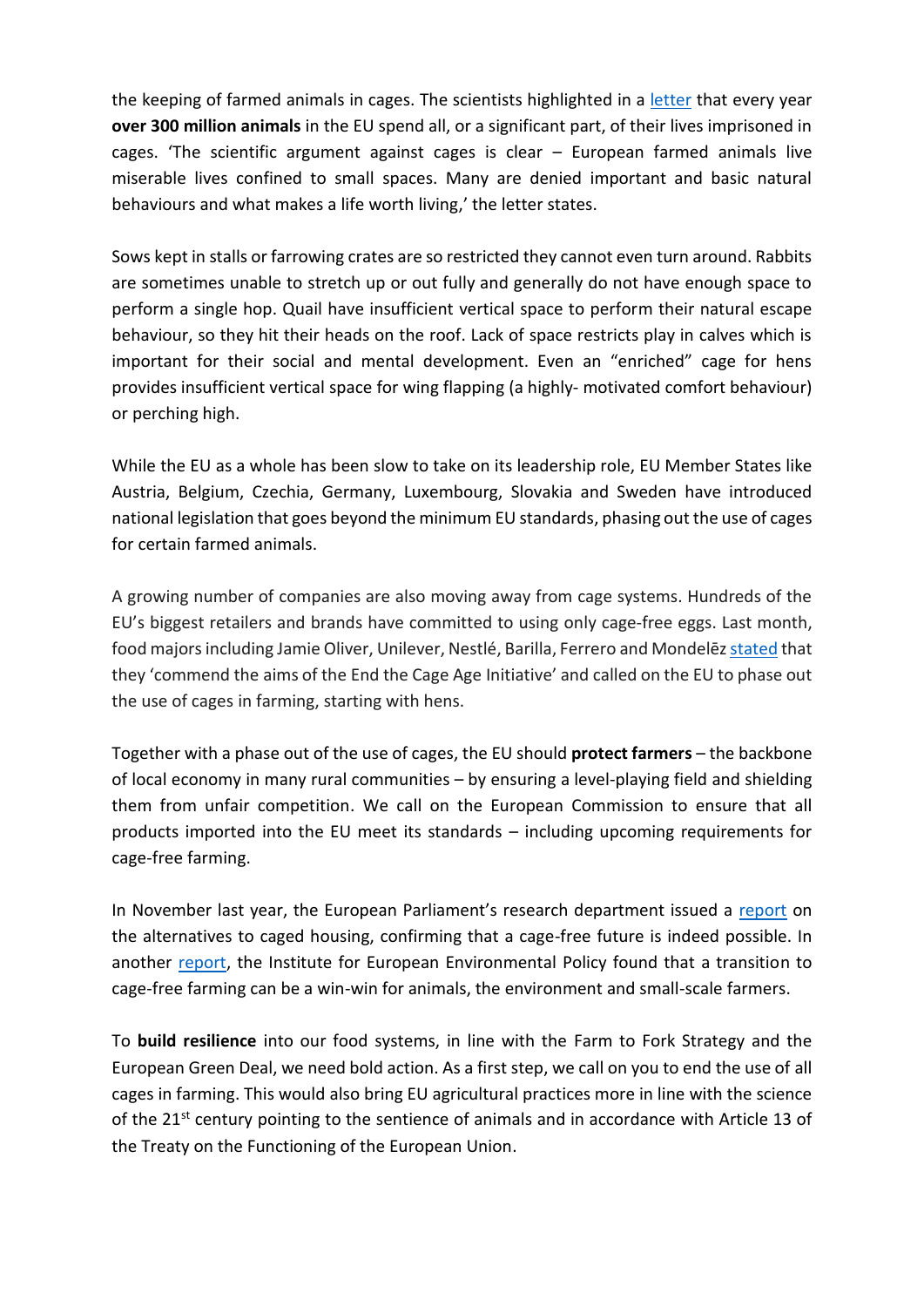**We, the undersigned Members of the European Parliament, join the voices of EU citizens and call on you to revise Directive 98/58 on the protection of animals kept for farming purposes in order to end the unnecessary cruelty of caged farming, as soon as possible.**

Yours sincerely,

Eleonora Evi Anja Hazekamp Francisco Guerreiro Rosa D'Amato Martin Buschmann Sarah Wiener Sirpa Pietikäinen Ivan Vilibor Sinčić Clare Daly Robert Biedron Manon Aubry Malin Björk Marie Toussaint Helmut Scholz Günther Sidl Manuel Bompard Michaela Šojdrová Marisa Matias José Gusmão Thomas Waitz Jytte Guteland Leila Chaibi Piernicola Pedicini Maria Noichl Caroline Roose Pascal Durand Łukasz Kohut Raphaël Glucksmann Margrete Auken Kira Peter-Hansen Ville Niinistö Pär Holmgren Alice Kuhnke Jakop Dalunde Mario Furore Tilly Metz Sylwia Spurek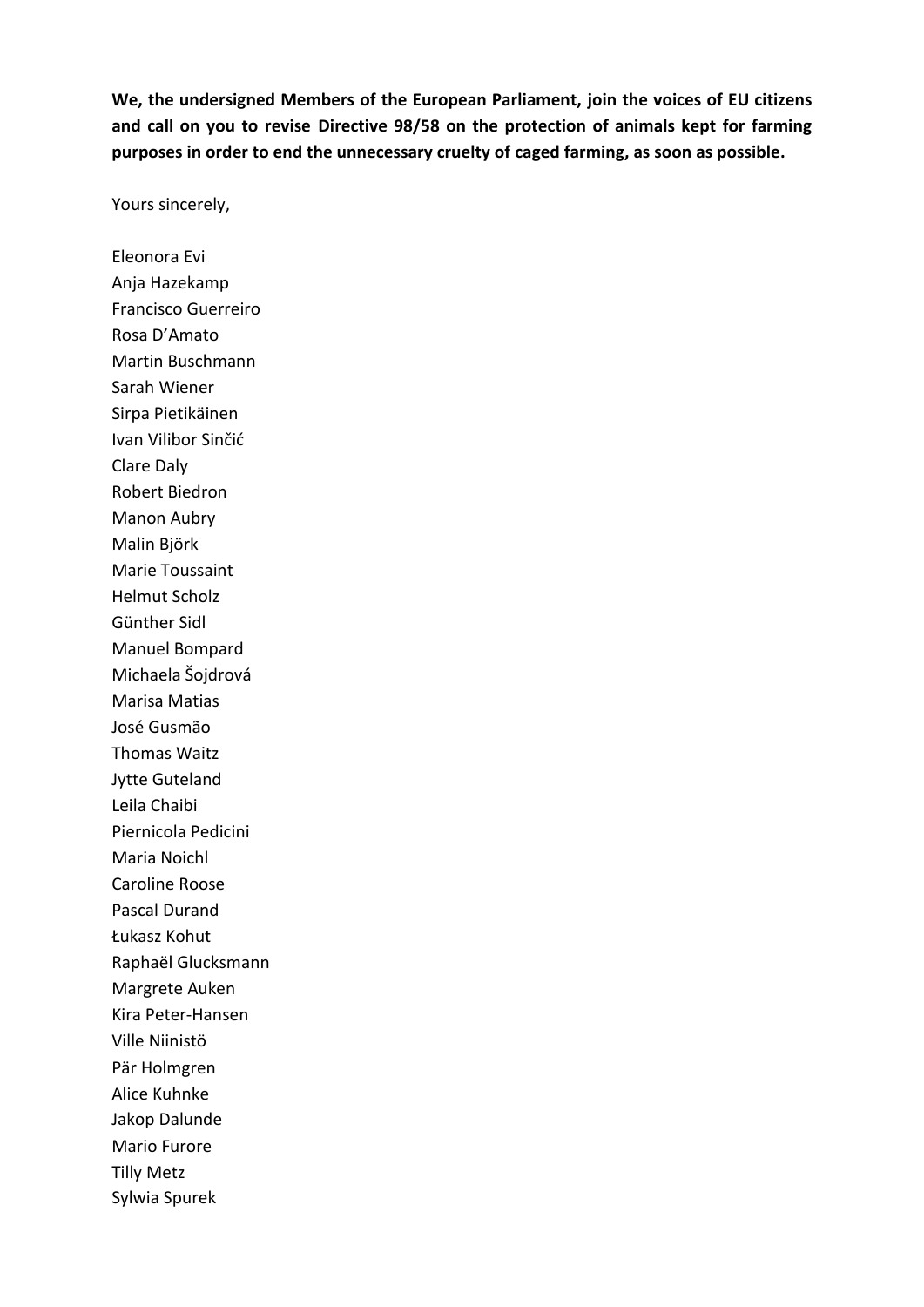Manuela Ripa Michal Wiezik Martin Häusling Anna Cavazzini Sira Rego Grace O'Sullivan François Alfonsi Benoît Biteau Damien Carême Gwendoline Delbos-Corfield Karima Delli Claude Gruffat Yannick Jadot Michèle Rivasi Monir Satouri Salima Yenbou Ignazio Corrao Ernest Urtasun Jiří Pospíšil Andreas Schieder Nicolaj Villumsen Cornelia Ernst Idoia Villanueva Ruiz Mick Wallace Miguel Urban Crespo Isabel Carvalhais Silvia Modig Veronika Vrecionová Patrick Breyer Róża Maria Gräfin von Thun und Hohenstein Anna Deparnay-Grunenberg Michael Bloss Manu Pineda Michal Šimečka Jordi Solé Alviina Alametsä Tatjana Zdanoka Diana Riba i Giner Pernando Barrena Maria Eugenia Rodriguez Palop Katalin Cseh Niels Fuglsang Dimitrios Papadimoulis